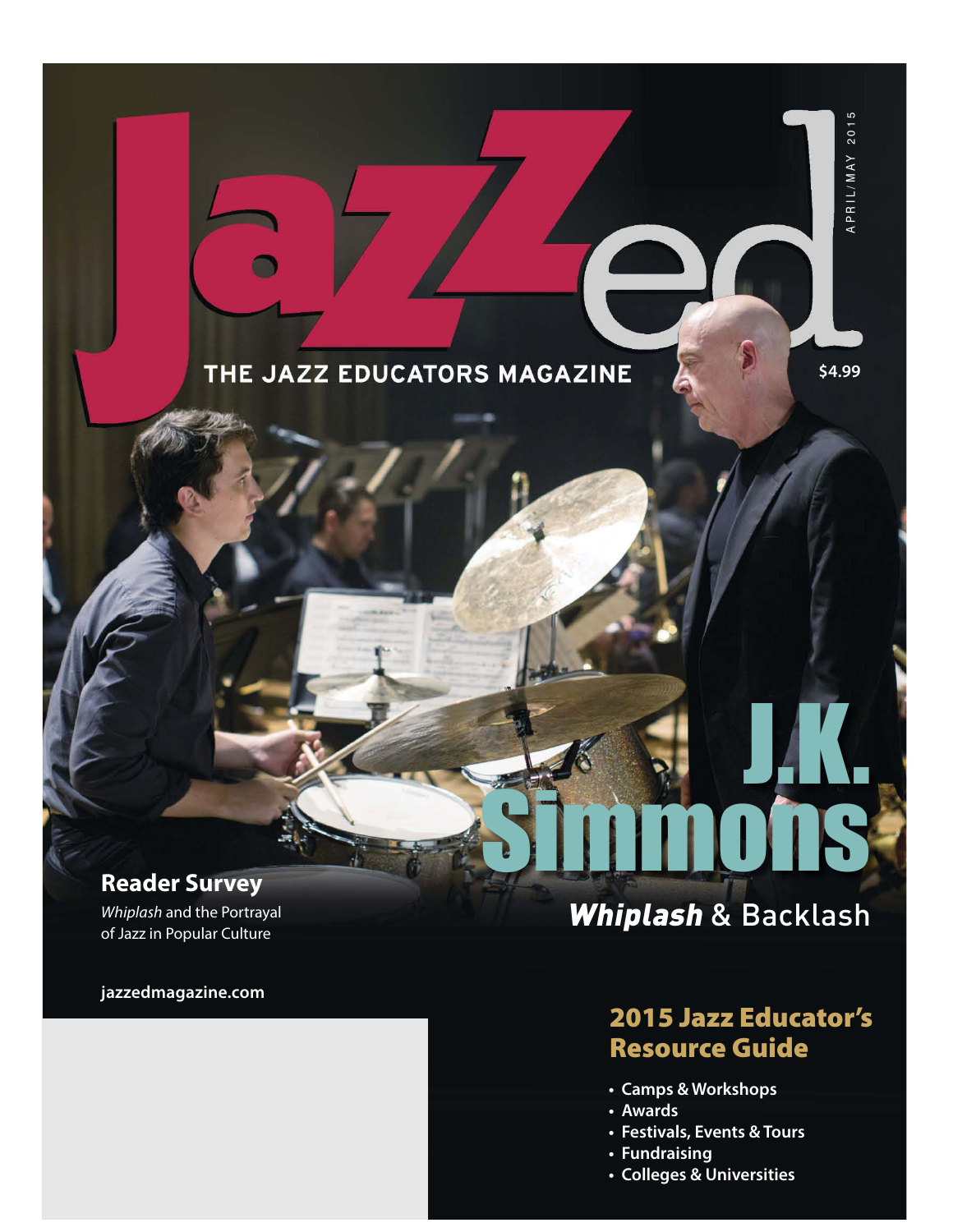## **hot**wax **album**reviews

#### **Jeremy Pelt**

*Tales, Musings and Other Reveries* (HighNote) **Jeremy Pelt** – trumpet **Simona Premazzi** – piano **Ben Allison** – bass **Victor Lewis, Billy Drummond** – drums



With his latest platter, trumpeter Jeremy Pelt has taken a few of the unwritten conventions of jazz albums and

turned them on their proverbial heads. Most (but not all, naturally) brass-playing leaders are usually accompanied by a saxophonist in what used to be called the "front line"– not here. Further, while many jazz albums include standards (including many overplayed ones but that's another story), Pelt stacks the deck with some bracing originals and raided the jazz canon for lesser-known gems by jazz legends – in this case, some excellent but little-heard tunes by Clifford Jordan ("Glass Bead Games") and Wayne Shorter ("Vonetta"). When Pelt does reach into the Great American Songbook, he reaches for a lesser-known number by Jimmy Van Heusen ("I Only Miss Her When I Think of Her"). Finally, while many leaders find one drummer sufficient for a session, Pelt dealt two aces, Victor Lewis and Billy Drummond.

Pelt, for those unfamiliar, is a dazzling mainstream trumpeter – while in no way imitative or derivative, Pelt evokes Kenny Dorham. Like Dorham, he's got an understated fire with a wide, smooth tone, almost like a flugelhorn. Pelt's approach has some of the range and crackle of vintage Freddie Hubbard as well. The opener, Jordan's moody "Glass Bead Games," has torrid Pelt and thundering drums from Mount Olympus. Pianist Simona Premazzi has a driving, jabbing solo, her key-notes so thick you can almost see them hanging in the ether as they fade. This tune is practically volcanic in its intensity yet the overall effect is bracing rather than overbearing – and while Pelt, Premazzi, Lewis, and Drummond soar and roar they know when to let up and rein it in. Shorter's "Vonetta" is a ballad

that's both pretty and ominous – Shorter's theme and the band's solos convey pensiveness and wariness while playing pretty. Primazzi's solo is leisurely and spacious, Pelt tender, the drummers roil like far-away thunder.

The original ballad "Everything You Can Imagine is Real" features Pelt's transcendently lyrical muted trumpet and a haunting, almost guitar-like solo from bassist Ben Allison. While previously the drummers stormed, here they play delicately, as one. After a brief intro, "Ruminations On Eric Garner" – following in the continuum of the politically-charged works of Charles Mingus and Max Roach – is mostly Pelt and the drummers. Without ever getting dissonant (not that there's anything wrong with that), the feelings of anger and frustration are palpable – yet in the "outro" "Ruminations…" unexpectedly becomes a bluesy, dirge–like ballad, as if the calm *after* the storm. Speaking of balladry, "I Only Miss Her…" is a virtually classic example of the old-school style a la Miles Davis in the 1950s and Harry "Sweets" Edison anytime. Pelt's tone is the essence of bittersweet remembrance. The closer "The Old Soul of the Modern Day Wayfarer" has a wry, twisty Thelonious Monk-like angularity with a Horace Silver–like warmth. Premazzi's solo, however, is not Monklike, though both share a taste for tantalizing economy – she varies the tempo of her solo without interrupting its lyrical flow. Pelt returns to the muted horn again – while the tone evokes Miles in the mid-'50s, the phrasing is wholly his own. While the tempo of "Old Soul…" is relaxed, Lewis and Drummond sound as if they mean to storm a fortress.

*Tales…* is an exhilarating set of hard bop loaded with contrasts, reminding this writer of the title of a Yusef Lateef album: *Hush 'n Thunder*. (If the title fits...) There's great subtlety and there's a fierceness evoking Art Blakey's Jazz Messengers circa 1964. This platter isn't just about fine playing and improvising by the participants–the marketplace has many albums with those attributes. This disc shows Pelt is not merely a great trumpeter in the tradition of Dorham, Hubbard, and Davis but an imaginative bandleader and a fascinating, appealing composer. *(Mark Keresman)*

### **Russ Nolan**

*Call It What You Want* (Rhinoceruss Music) **Russ Nolan** –tenor saxophone, soprano saxophone **Mike Eckroth** – piano **Daniel Foose** – acoustic bass **Brian Fishler** – drums **Yasuyo Kimura** – congas, bata drums **Victor Rendon** – percussion



Plenty of musicians dabble in Latin jazz, but few go the extra mile with the music, taking the time to

truly study, explore, and experience the various dialects, rhythmic patterns, and dance forms endemic to various Latin American locales. Russ Nolan is one of the few. The New York-based saxophonist is a serious student of Latin American musical cultures and all that comes with them. Over the course of his four previous albums, Nolan managed to establish his jazz bona fides and make his mark by organically fusing jazz with a variety of Latin strains, touching on everything from baião music to Afro-Cuban rhythms. He continues along those lines on *Call It What You Want*, delivering a program of music that focuses on his passion for Latin American musical traditions, jazz, and the marriage of the two. He occasionally strays from the hybrid–making path, exploring relatively straight-ahead swing on "Jazz Is A Four-Letter Word" and taking a modernistic approach on the metrically-shifting "Call It What You Want," but course deviations are rare. The seven remaining numbers – six originals and a take on "My Ship" that's built atop a Peruvian Landó – are all Latin jazz amalgamations: "Mi Remedio" is an unhurried cha-cha that presents Nolan's tenor in its most relaxed state; "Las Teclas Negras" is a funky minor blues packaged as a mambo in seven; "Uncommon Ground" is grounded by the Afro-Colombian mapalé rhythm; "Neruda" shifts from a thoughtful, rhythmically flowing space to a spicier setting; and "Canción Sabrosa" and "Disjunction" serve as fine examples of the mutability of the mambo.